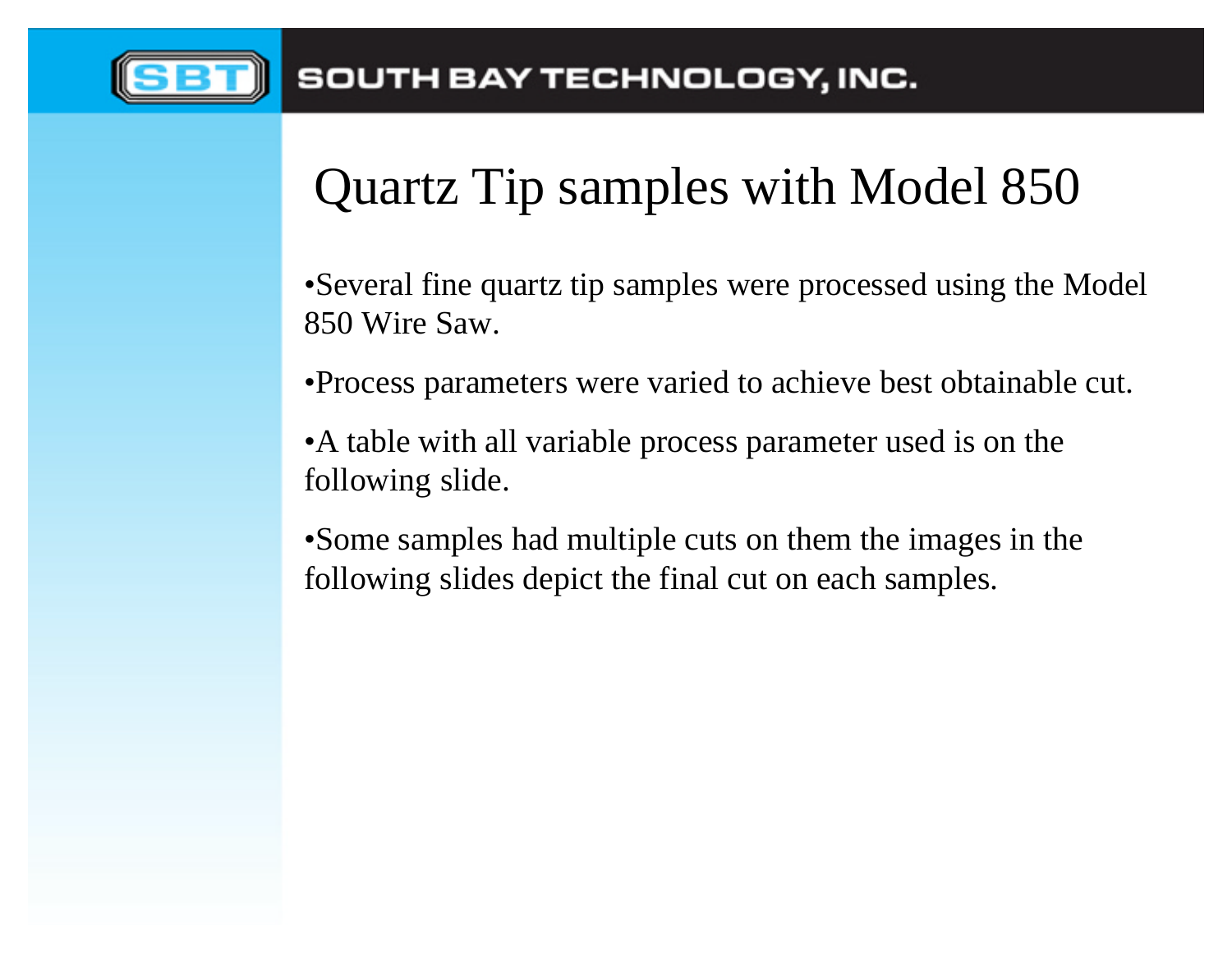

## Process Parameters Table

| Sample #                | $\bigodot$ 1      | $\left(\begin{array}{c} \bullet \\ \bullet \end{array}\right)$<br>$\overline{2}$ | $\overline{3}$    | <b>3</b>                                 | 3                 | 3                                                                                               | 3                                                                                      | $\overline{4}$    | $\bigodot$ 4      | 5             | <b>0</b> 6    |
|-------------------------|-------------------|----------------------------------------------------------------------------------|-------------------|------------------------------------------|-------------------|-------------------------------------------------------------------------------------------------|----------------------------------------------------------------------------------------|-------------------|-------------------|---------------|---------------|
| Cut $#$                 | $\mathbf{1}$      | $\overline{2}$                                                                   | $\overline{3}$    | 4                                        | 5                 | 6                                                                                               | $\overline{7}$                                                                         | 8                 | 9                 | 10            | 11            |
| Wire size               | .010''            | .005''                                                                           | .005''            | .005''                                   | .005''            | .006"thk<br>wheel                                                                               | .006" thk<br>wheel                                                                     | .005"             | .005''            | .010''        | .010''        |
| Abrasive                | 8um BC            | 8um BC                                                                           | 1um<br>Al2O3      | 15um<br>Al2O3                            | 15um<br>Al2O3     | <b>DWH</b><br>3063                                                                              | DWH 3063                                                                               | 8um BC            | 8um BC            | 8um SiC       | 8um SiC       |
| <b>Wax</b>              | <b>MWH</b><br>135 | <b>MWH</b><br>135                                                                | <b>MWH</b><br>135 | <b>MWH</b><br>135                        | <b>MWH</b><br>135 | <b>MWH</b><br>135                                                                               | <b>MWH 135</b>                                                                         | <b>MWH</b><br>070 | <b>MWH</b><br>052 | <b>MWH052</b> | <b>MWH135</b> |
| 850 speed<br>setting    | 4.5               | 4                                                                                | 3.5               | 3.5                                      | 3.5               | 5                                                                                               | 5                                                                                      | 3.5               | 3.5               | 3.5           | 3.5           |
| 850 Weight<br>(notches) | $5-6$             | $1 - 2$                                                                          | $2 - 3$           | $2 - 3$                                  | $2 - 3$           | 25<br>grams                                                                                     | 25 grams                                                                               | $3 - 4$           | $3 - 4$           | $3 - 4$       | $3-4$         |
| <b>Comments</b>         |                   |                                                                                  |                   | <b>Broke</b><br>tip<br>during<br>removal | Redo of<br>cut#4  | Tried<br>650 low<br>speed<br>diamond<br>wheel.<br>Cut at<br>base of<br>quartz<br>rod not<br>tip | Tried 650<br>low speed<br>diamond<br>wheel. Cut<br>at base of<br>quartz rod<br>not tip |                   |                   |               |               |

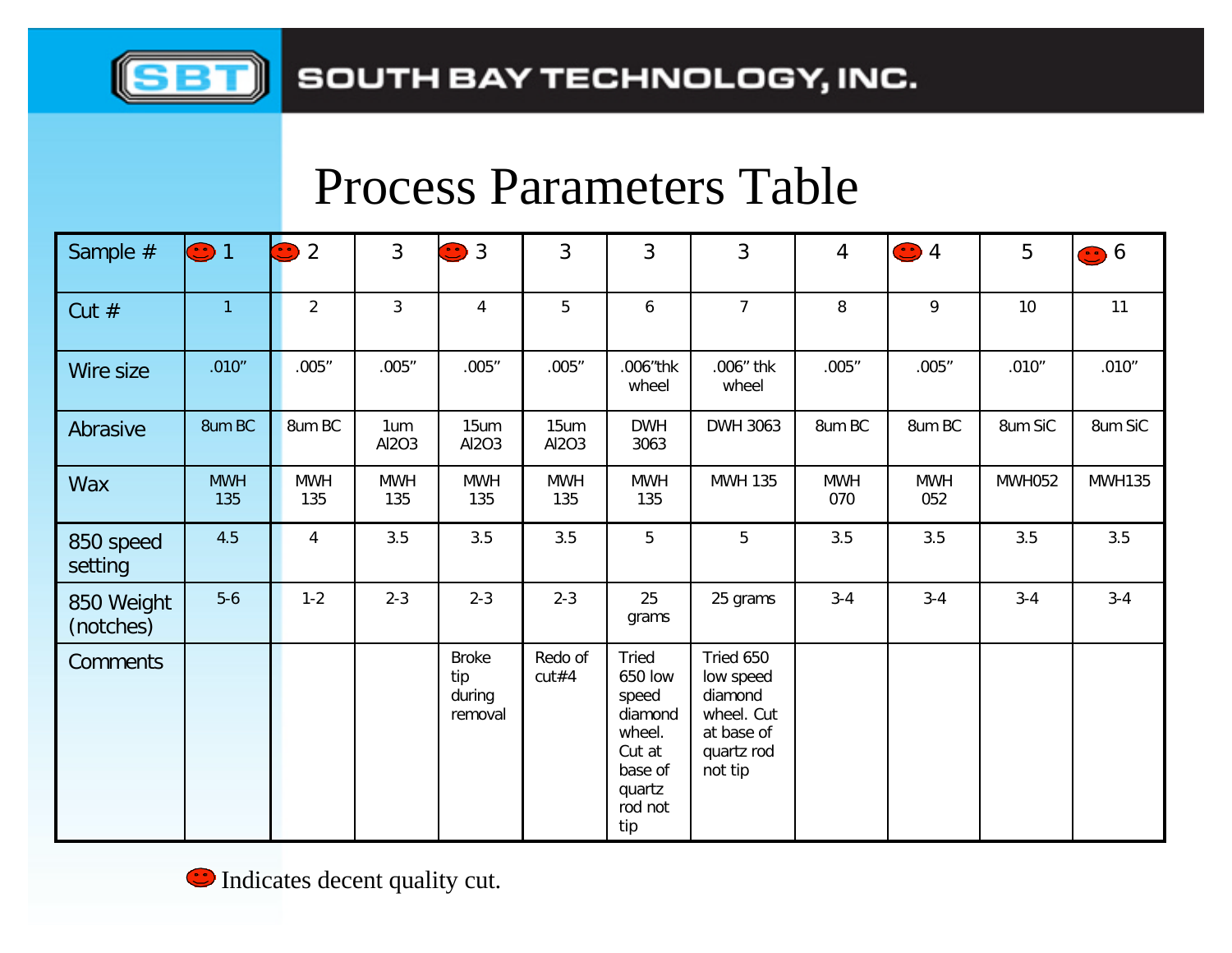

### SOUTH BAY TECHNOLOGY, INC.

#### Sample #1:  $\bullet$ Cut#1  $\bullet.010"$  wire •8um Boron Carbide •MWH135 wax